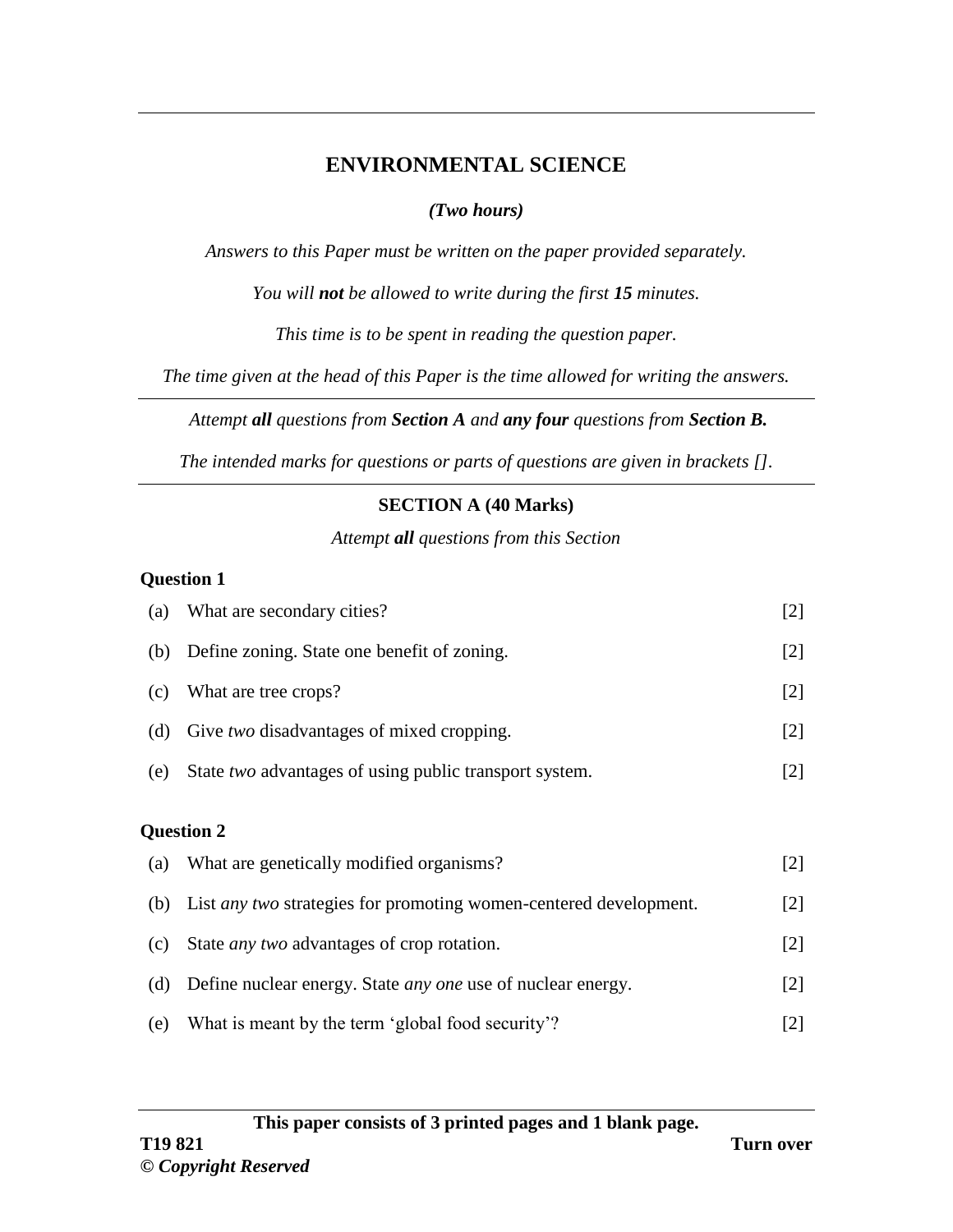## **Question 3**

| (a) | State two features of a National Park.                | [2]               |
|-----|-------------------------------------------------------|-------------------|
|     | (b) Give two examples of non-biodegradable materials. | $\lceil 2 \rceil$ |
| (c) | Define international trade.                           | $\lceil 2 \rceil$ |
| (d) | Mention two benefits of recycling paper.              | $\lceil 2 \rceil$ |
| (e) | Why was the Montreal Protocol designed?               |                   |

# **Question 4**

| (a) | Explain the concept of alternate technology. Give a suitable example.                              | $\lceil 2 \rceil$ |
|-----|----------------------------------------------------------------------------------------------------|-------------------|
| (b) | Define the term composting.                                                                        | $\lceil 2 \rceil$ |
| (c) | Name any two fuels that can reduce air pollution due to domestic cooking.                          | $\lceil 2 \rceil$ |
| (d) | Education is necessary for controlling overpopulation.<br>Justify this statement with two reasons. | 121               |
| (e) | Give two advantages of using CNG as a fuel.                                                        |                   |

## **SECTION B (40 Marks)**

*Answer any four questions from this Section*

## **Question 5**

| (a) List <i>any five</i> measures for reducing air pollution from vehicles. | [5]               |
|-----------------------------------------------------------------------------|-------------------|
| (b) What is solid waste?                                                    | $\lceil 5 \rceil$ |
| List four suitable options to produce less solid waste in our surroundings. |                   |

### **Question 6**

| (a) | Discuss the ecological reasons for conserving biodiversity.                              | $\lceil 5 \rceil$ |
|-----|------------------------------------------------------------------------------------------|-------------------|
|     | (b) List <i>any three</i> advantages and <i>two</i> disadvantages of using solar energy. | $\lceil 5 \rceil$ |